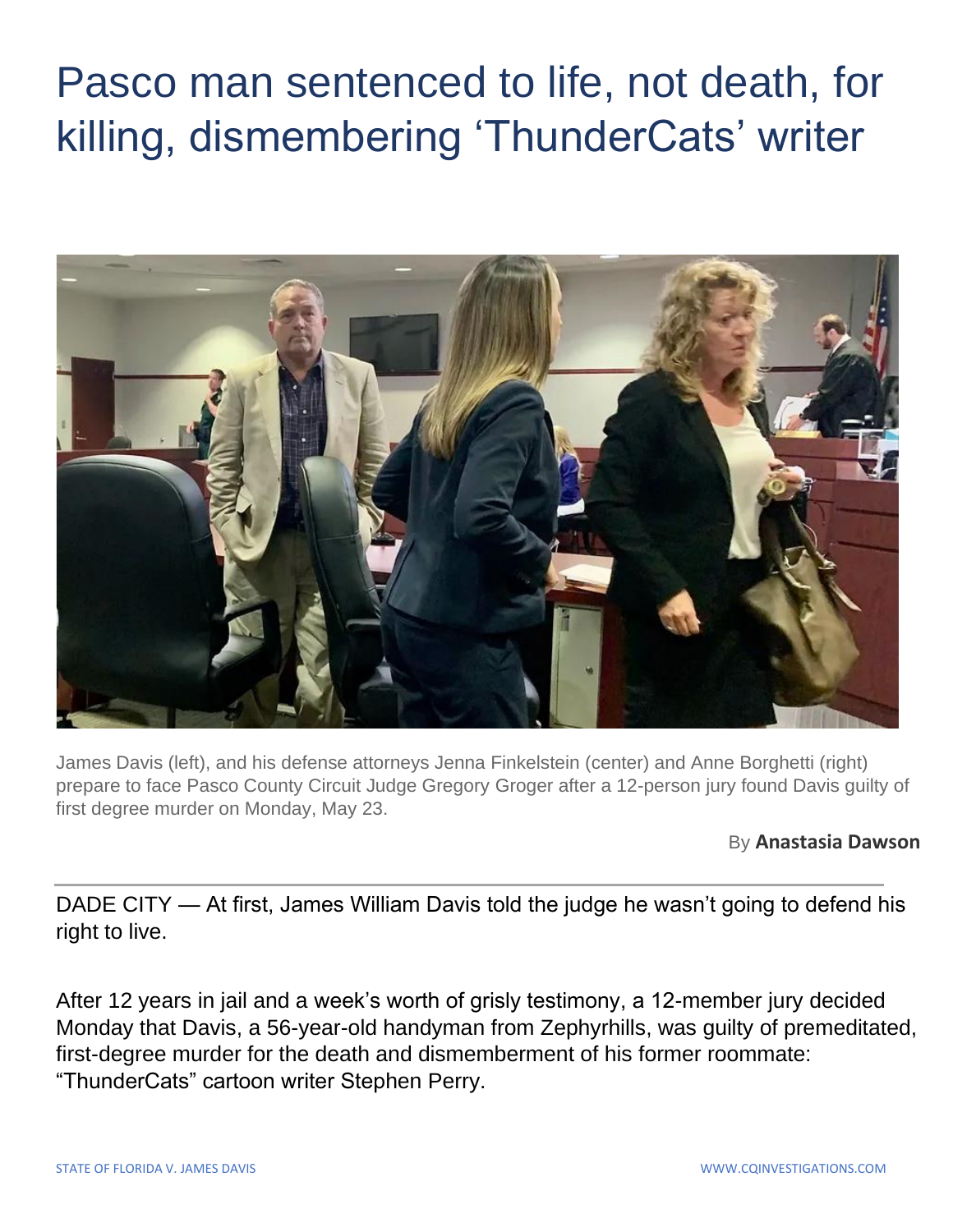His eyes seemed dour and distant as Davis told 6th Judicial Circuit Judge Gregory Groger his decision. He didn't want anyone to testify on his behalf when the seven men and five women who convicted him of murder returned to court Tuesday to decide his sentence: life in prison without the possibility of parole or the death penalty. The court could hear from two psychologists who worked with Davis during the 12 years he's spent in jail awaiting trial, Davis said, but he didn't want his family to have to come to his defense — particularly his mother, who's battling cancer and ongoing heart issues.

But come Tuesday morning, Davis' mother and brother were there, sitting in the gallery of Groger's courtroom as Davis' attorneys pleaded with him to make his case.

"There are people who care about you," defense attorney Anne Borghetti told her client, her arm around his back as he turned to face his family.

"James Davis has a life worth saving," defense attorney Jenna Finkelstein said.

In the end, their arguments were persuasive enough to convince both their client and his jury. It took less than two hours for jurors to return a verdict that spared Davis from an eventual execution.

Instead, he'll die a natural death in prison — a regulated environment where he's learned to thrive, his defense attorneys said.

Stefanie Beetz, a former mental health coordinator at the Pasco County jail, told the court about how Davis had blossomed under a program that offers mental health counseling tailored to those who struggle with drug and alcohol addiction. In fact, when the coronavirus made it impossible for Beetz and other clinicians to continue holding biweekly group meetings inside the jail, Davis took on the role of instructor to keep the classes going, she said.

Neuropsychologist Hyman Eisenstein told the jury about Davis' upbringing — how his mother became pregnant at the age of 14 and, before Davis was born, his father was shot and killed. He spoke of how Davis was raised primarily by his grandmother, alongside a rotating cast of children — some uncles and aunts, others cousins.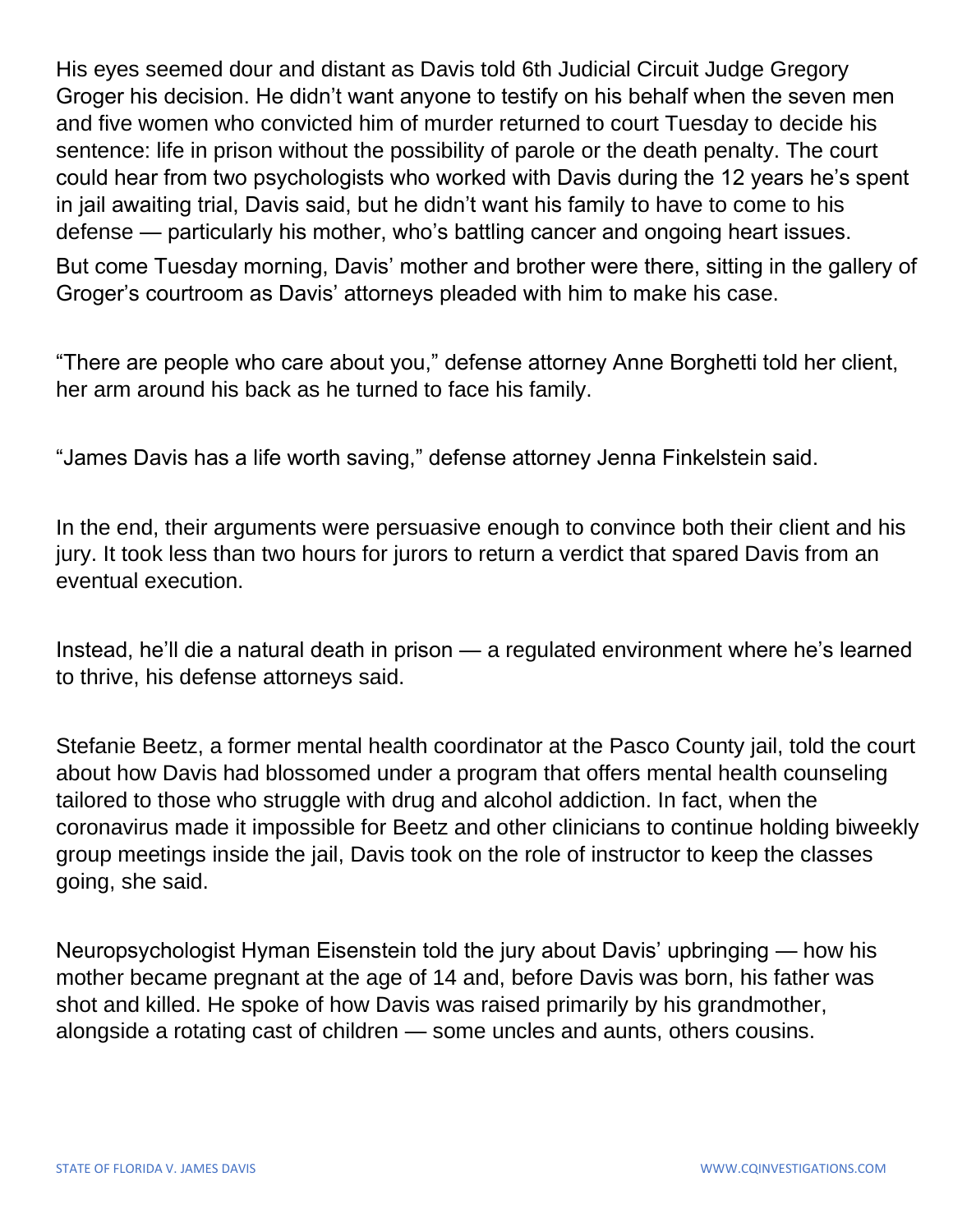Davis was enrolled in seven different elementary schools, and by the 11th grade had dropped out of school completely — but not because he was troubled, Eisenstein said. By the age of 15, he was working almost full time at a nearby McDonald's so he could help support his family, and despite what the doctor described as Davis' developmental traumas, Davis went on to have a successful marriage of 30 years, with two stepdaughters he raised as his own, Eisenstein said.

"Jimmy was my life, and he still is," Davis' mother, Gloria Pierce, told the court. "I love all my kids, but Jimmy, being the first, was special. He was such a good boy and has always been there for me."

Pinellas-Pasco assistant state attorney Manny Garcia argued that Davis' background, and the horrific manner in which Perry was killed, met not just one but four of the aggravating factors state law requires for seeking the death penalty.

Davis was previously convicted of another capital felony involving violence, Garcia said — two armed robberies and two kidnappings. Neither Davis' defense attorneys nor the jurors could deny that Davis has a violent criminal history, the prosecutor said.

But jurors didn't agree that Garcia's other three aggravating circumstances could be prescribed to Davis' crime or life, according to their enumerated response in their verdict.

Garcia failed to convince the jury that Perry's death also met the "aggravating circumstance" for felonies committed for financial gain. He had reminded the jurors of the hundreds of dollars withdrawn from Perry's bank accounts in the days after May 10, 2010 — the day forensic experts believe the 56-year-old writer was killed. Perry's bank cards were later found in Davis' bedroom, Garcia said, and Davis' cousin was among those who identified him in surveillance footage driving Perry's van while making withdrawals from various ATMs.

Garcia asked the jurors to remember the articles on topics such as how to make a homemade silencer that were found in Davis' room, all printed in February 2010 — three months before Perry was killed. Then there was the notebook full of to-do lists with items such as "get a gun" and "get disguise," Garcia said. But to the jury, the evidence wasn't enough to prove that Perry's slaying was "committed in a cold, calculated and